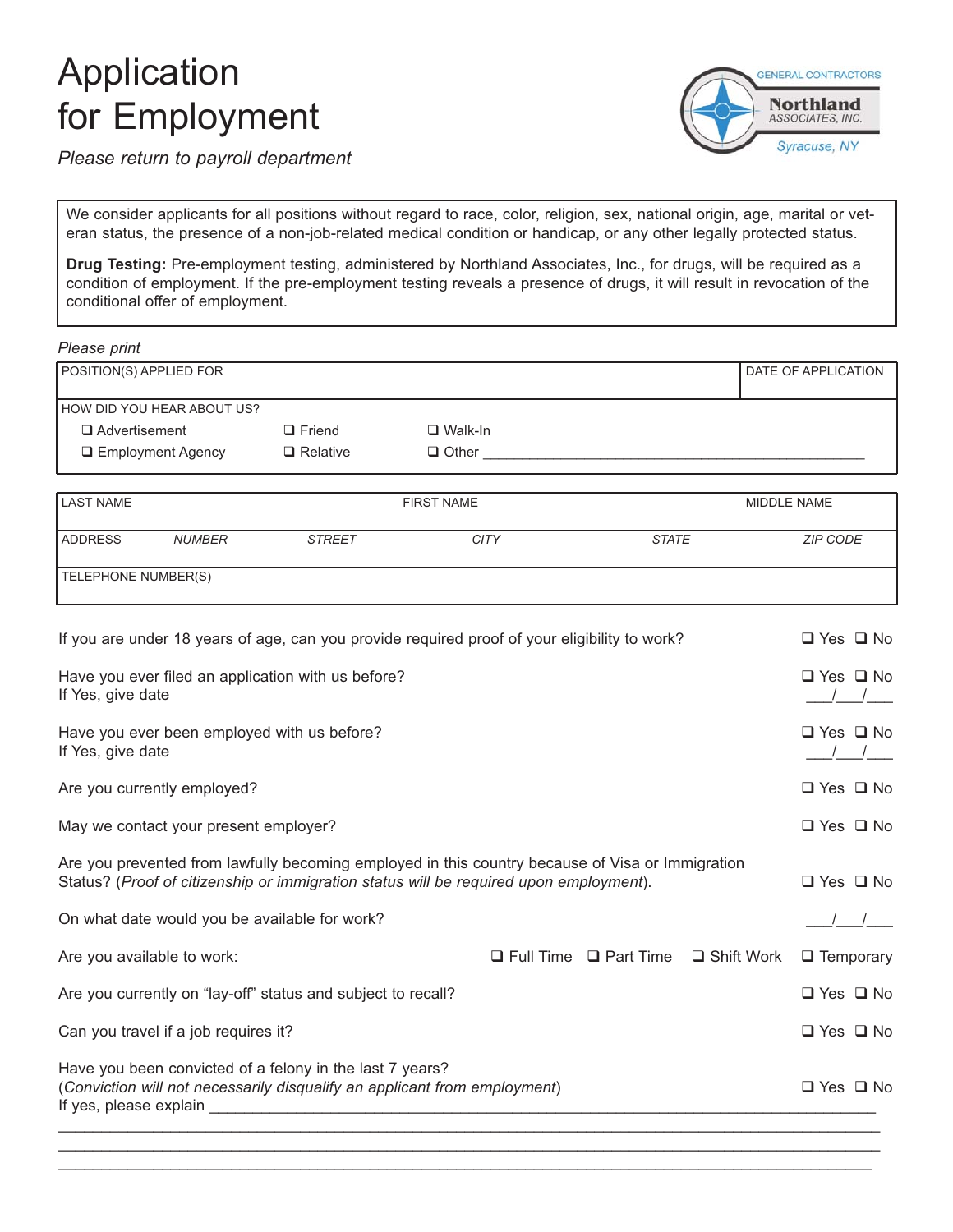# Education

|                                                                                                                 | <b>SCHOOL NAME &amp; LOCATION</b> |   |   |                    |   |    |                                                     |    |                              |                                          |   |   |   |                |   |   |
|-----------------------------------------------------------------------------------------------------------------|-----------------------------------|---|---|--------------------|---|----|-----------------------------------------------------|----|------------------------------|------------------------------------------|---|---|---|----------------|---|---|
| <b>ELEMENTARY SCHOOL</b>                                                                                        |                                   |   |   | <b>HIGH SCHOOL</b> |   |    | <b>UNDERGRADUATE</b><br><b>COLLEGE / UNIVERSITY</b> |    |                              | <b>GRADUATE /</b><br><b>PROFESSIONAL</b> |   |   |   |                |   |   |
|                                                                                                                 |                                   |   |   |                    |   |    |                                                     |    |                              |                                          |   |   |   |                |   |   |
|                                                                                                                 |                                   |   |   |                    |   |    |                                                     |    | YEARS COMPLETED (CIRCLE ONE) |                                          |   |   |   |                |   |   |
| 4                                                                                                               | 5                                 | 6 | 7 | 8                  | 9 | 10 | 11                                                  | 12 |                              | $\overline{2}$                           | 3 | 4 | и | $\overline{2}$ | 3 | 4 |
| <b>DIPLOMA DEGREE</b>                                                                                           |                                   |   |   |                    |   |    |                                                     |    |                              |                                          |   |   |   |                |   |   |
| <b>DESCRIBE COURSE OF STUDY</b>                                                                                 |                                   |   |   |                    |   |    |                                                     |    |                              |                                          |   |   |   |                |   |   |
| <b>DESCRIBE ANY SPECIALIZED TRAIN-</b><br>ING, APPRENTICESHIP, SKILLS AND<br><b>EXTRA-CURRICULAR ACTIVITIES</b> |                                   |   |   |                    |   |    |                                                     |    |                              |                                          |   |   |   |                |   |   |
| STATE ANY ADDITIONAL INFORMATION<br>YOU FEEL MAY BE HELPFUL TO US IN<br><b>CONSIDERING YOUR APPLICATION</b>     |                                   |   |   |                    |   |    |                                                     |    |                              |                                          |   |   |   |                |   |   |

|              | INDICATE ANY FOREIGN LANGUAGES YOU CAN SPEAK, READ AND/OR WRITE |             |             |  |  |  |  |  |  |  |
|--------------|-----------------------------------------------------------------|-------------|-------------|--|--|--|--|--|--|--|
|              | <b>FLUENT</b>                                                   | <b>GOOD</b> | <b>FAIR</b> |  |  |  |  |  |  |  |
| <b>SPEAK</b> |                                                                 |             |             |  |  |  |  |  |  |  |
| <b>READ</b>  |                                                                 |             |             |  |  |  |  |  |  |  |
| <b>WRITE</b> |                                                                 |             |             |  |  |  |  |  |  |  |

List professional, trade, business or civic activities and offices held.

*You may exclude memberships which would reveal sex, race, religion, national origin, age, ancestry, or handicap or other protected status:* \_\_\_\_\_\_\_\_\_\_\_\_\_\_\_\_\_\_\_\_\_\_\_\_\_\_\_\_\_\_\_\_\_\_\_\_\_\_\_\_\_\_\_\_\_\_\_\_\_\_\_\_\_\_\_\_\_\_\_\_\_\_\_\_\_\_\_\_\_\_\_\_\_\_\_\_\_\_\_\_\_\_\_\_\_\_\_\_\_\_\_\_\_

\_\_\_\_\_\_\_\_\_\_\_\_\_\_\_\_\_\_\_\_\_\_\_\_\_\_\_\_\_\_\_\_\_\_\_\_\_\_\_\_\_\_\_\_\_\_\_\_\_\_\_\_\_\_\_\_\_\_\_\_\_\_\_\_\_\_\_\_\_\_\_\_\_\_\_\_\_\_\_\_\_\_\_\_\_\_\_\_\_\_\_\_\_

\_\_\_\_\_\_\_\_\_\_\_\_\_\_\_\_\_\_\_\_\_\_\_\_\_\_\_\_\_\_\_\_\_\_\_\_\_\_\_\_\_\_\_\_\_\_\_\_\_\_\_\_\_\_\_\_\_\_\_\_\_\_\_\_\_\_\_\_\_\_\_\_\_\_\_\_\_\_\_\_\_\_\_\_\_\_\_\_\_\_\_\_\_

#### **References**

| Give name, address & telephone number of 3 references who are not related to you and are not previous employers. |
|------------------------------------------------------------------------------------------------------------------|
|                                                                                                                  |
|                                                                                                                  |
|                                                                                                                  |
|                                                                                                                  |
|                                                                                                                  |
|                                                                                                                  |

\_\_\_\_\_\_\_\_\_\_\_\_\_\_\_\_\_\_\_\_\_\_\_\_\_\_\_\_\_\_\_\_\_\_\_\_\_\_\_\_\_\_\_\_\_\_\_\_\_\_\_\_\_\_\_\_\_\_\_\_\_\_\_\_\_\_\_\_\_\_\_\_\_\_\_\_\_\_\_\_\_\_\_\_\_\_\_\_\_\_\_\_\_\_\_\_

Have you ever had any job-related training in the United States military?  $\square$  Yes  $\square$  No If Yes, describe \_\_\_\_\_\_\_\_\_\_\_\_\_\_\_\_\_\_\_\_\_\_\_\_\_\_\_\_\_\_\_\_\_\_\_\_\_\_\_\_\_\_\_\_\_\_\_\_\_\_\_\_\_\_\_\_\_\_\_\_\_\_\_\_\_\_\_\_\_\_\_\_\_\_\_\_\_\_\_\_\_\_\_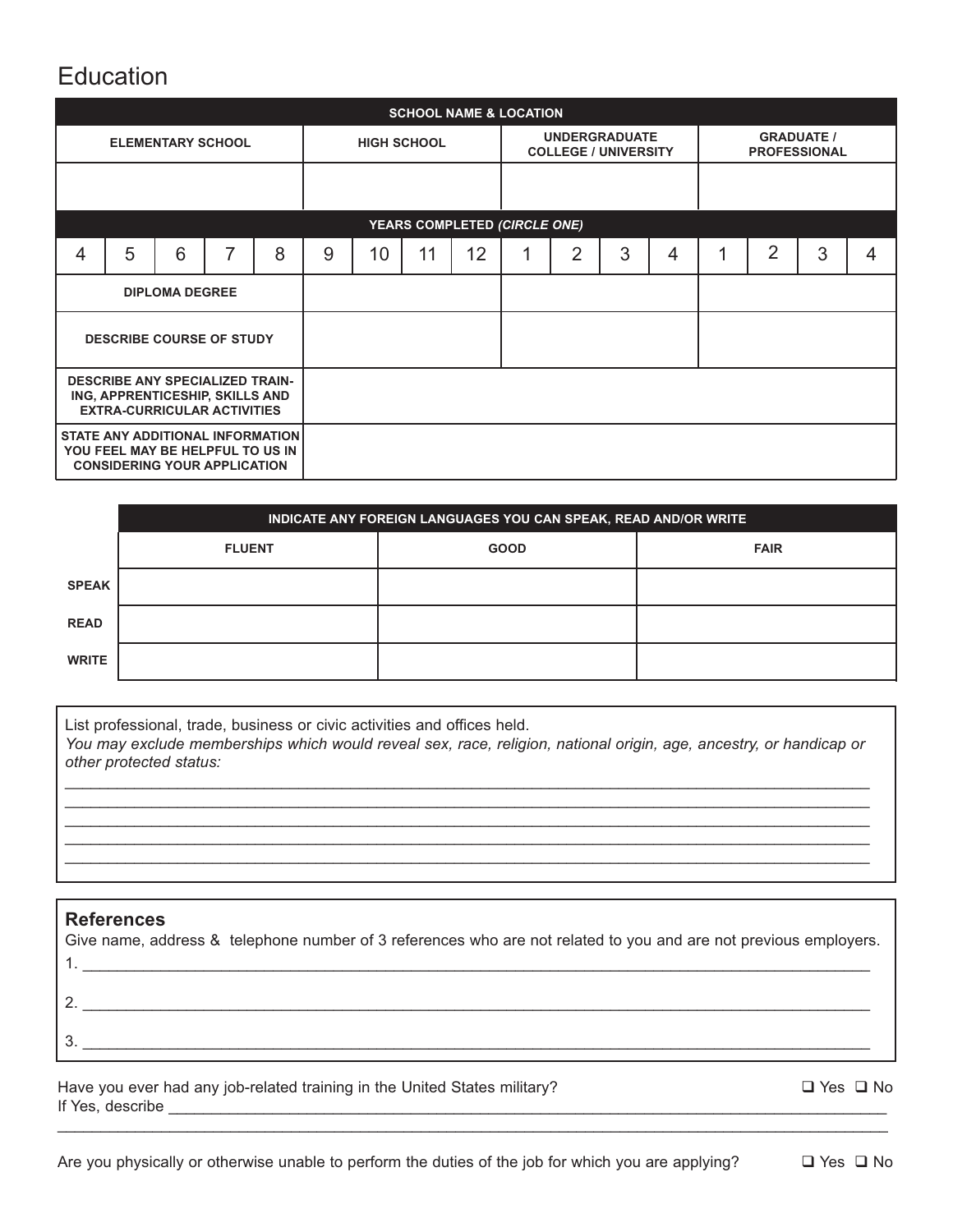## Employment Experience

Start with your present or last job. Include any job-related military service assignments and volunteer activities. You may exclude organizations which indicate race, color, religion, gender, national origin, handicap or other protected status.

| EMPLOYER                  | DATES EMPLOYED    |                    | <b>WORKED PERFORMED</b> |  |
|---------------------------|-------------------|--------------------|-------------------------|--|
|                           |                   | ITO                | <b>IFROM</b>            |  |
| <b>ADDRESS</b>            |                   |                    |                         |  |
|                           |                   |                    |                         |  |
| TEL NUMBER(S)             |                   | HOURLY RATE/SALARY |                         |  |
|                           |                   | <b>STARTING</b>    | <b>FINAL</b>            |  |
| <b>JOB TITLE</b>          | <b>SUPERVISOR</b> |                    |                         |  |
|                           |                   |                    |                         |  |
| <b>REASON FOR LEAVING</b> |                   |                    |                         |  |
|                           |                   |                    |                         |  |

| <b>IEMPLOYER</b>           |                   | DATES EMPLOYED                     | WORKED PERFORMED |  |
|----------------------------|-------------------|------------------------------------|------------------|--|
|                            | <b>TO</b>         | <b>IFROM</b>                       |                  |  |
| <b>ADDRESS</b>             |                   |                                    |                  |  |
| TEL NUMBER(S)              | <b>STARTING</b>   | HOURLY RATE/SALARY<br><b>FINAL</b> |                  |  |
| <b>JOB TITLE</b>           | <b>SUPERVISOR</b> |                                    |                  |  |
| <b>IREASON FOR LEAVING</b> |                   |                                    |                  |  |

| <b>EMPLOYER</b>           | DATES EMPLOYED    |                    | <b>WORKED PERFORMED</b> |  |
|---------------------------|-------------------|--------------------|-------------------------|--|
|                           |                   | ITO                | <b>IFROM</b>            |  |
| <b>ADDRESS</b>            |                   |                    |                         |  |
| <b>TEL NUMBER(S)</b>      |                   | HOURLY RATE/SALARY |                         |  |
|                           |                   | <b>STARTING</b>    | <b>FINAL</b>            |  |
| IJOB TITLE                | <b>SUPERVISOR</b> |                    |                         |  |
|                           |                   |                    |                         |  |
| <b>REASON FOR LEAVING</b> |                   |                    |                         |  |
|                           |                   |                    |                         |  |

| <b>EMPLOYER</b>            | DATES EMPLOYED    |                    | WORKED PERFORMED |  |
|----------------------------|-------------------|--------------------|------------------|--|
|                            | <b>TO</b>         | <b>IFROM</b>       |                  |  |
| <b>ADDRESS</b>             |                   |                    |                  |  |
|                            |                   |                    |                  |  |
| TEL NUMBER(S)              |                   | HOURLY RATE/SALARY |                  |  |
|                            |                   | <b>STARTING</b>    | <b>IFINAL</b>    |  |
| <b>JOB TITLE</b>           | <b>SUPERVISOR</b> |                    |                  |  |
|                            |                   |                    |                  |  |
| <b>IREASON FOR LEAVING</b> |                   |                    |                  |  |
|                            |                   |                    |                  |  |

\_\_\_\_\_\_\_\_\_\_\_\_\_\_\_\_\_\_\_\_\_\_\_\_\_\_\_\_\_\_\_\_\_\_\_\_\_\_\_\_\_\_\_\_\_\_\_\_\_\_\_\_\_\_\_\_\_\_\_\_\_\_\_\_\_\_\_\_\_\_\_\_\_\_\_\_\_\_\_\_\_\_\_\_\_\_\_\_\_\_\_\_\_\_\_\_ \_\_\_\_\_\_\_\_\_\_\_\_\_\_\_\_\_\_\_\_\_\_\_\_\_\_\_\_\_\_\_\_\_\_\_\_\_\_\_\_\_\_\_\_\_\_\_\_\_\_\_\_\_\_\_\_\_\_\_\_\_\_\_\_\_\_\_\_\_\_\_\_\_\_\_\_\_\_\_\_\_\_\_\_\_\_\_\_\_\_\_\_\_\_\_\_ \_\_\_\_\_\_\_\_\_\_\_\_\_\_\_\_\_\_\_\_\_\_\_\_\_\_\_\_\_\_\_\_\_\_\_\_\_\_\_\_\_\_\_\_\_\_\_\_\_\_\_\_\_\_\_\_\_\_\_\_\_\_\_\_\_\_\_\_\_\_\_\_\_\_\_\_\_\_\_\_\_\_\_\_\_\_\_\_\_\_\_\_\_\_\_\_ \_\_\_\_\_\_\_\_\_\_\_\_\_\_\_\_\_\_\_\_\_\_\_\_\_\_\_\_\_\_\_\_\_\_\_\_\_\_\_\_\_\_\_\_\_\_\_\_\_\_\_\_\_\_\_\_\_\_\_\_\_\_\_\_\_\_\_\_\_\_\_\_\_\_\_\_\_\_\_\_\_\_\_\_\_\_\_\_\_\_\_\_\_\_\_\_

*If you need additional space, please continue on a separate sheet of paper.*

#### **Special Skills and Qualifications**

Summarize special job-related skills and qualifications acquired from employment or other experience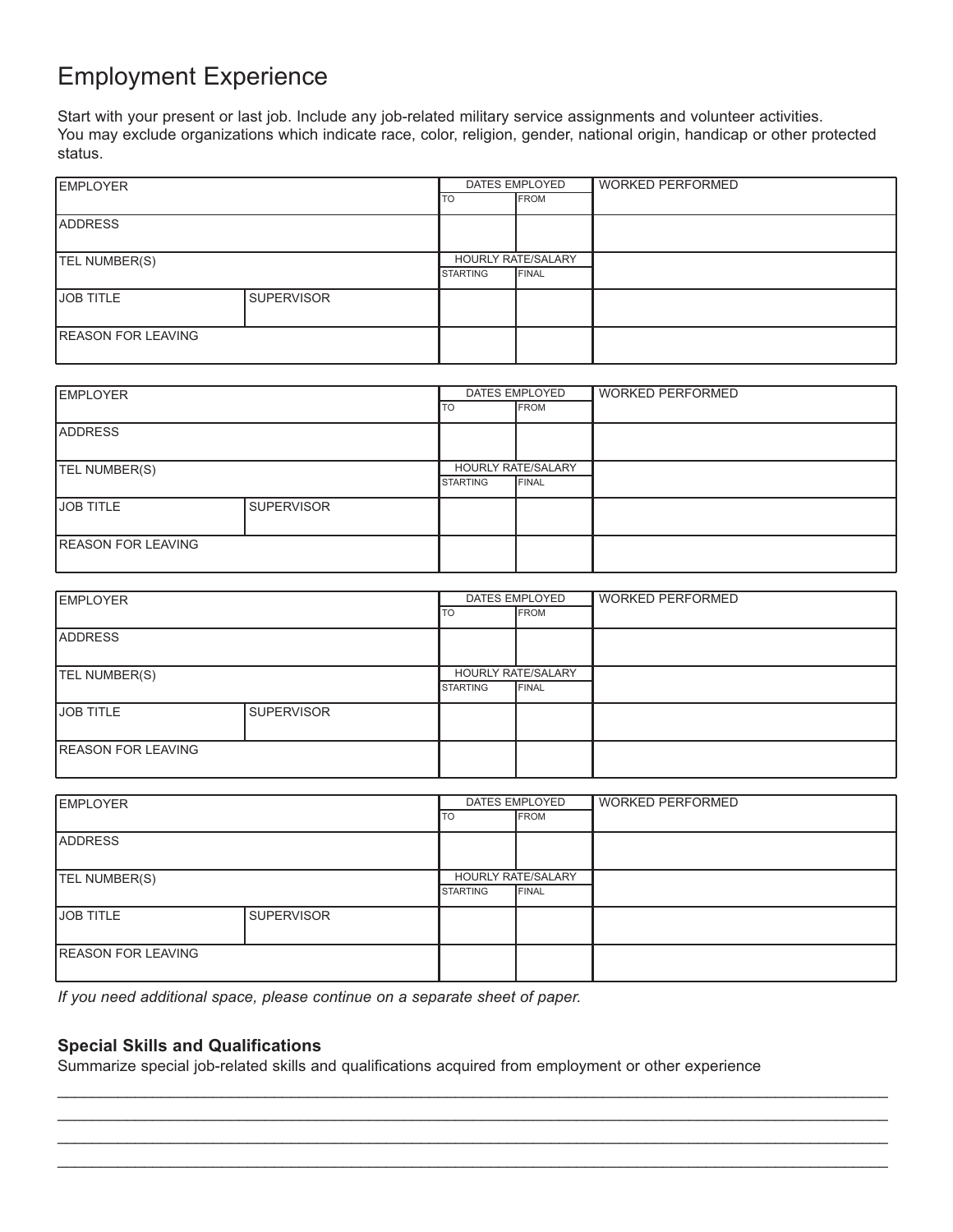# Employment Data Record

Employees are treated during employment without regard to race, color, religion, sex, national origin, age, marital or veteran status, medical condition or handicap, or any other legally protected status.

As an employer with an Affirmative Action Program, we comply with government regulations, including Affirmative Action responsibilities where they apply.

The purpose for this Data Record is to comply with government record keeping, reporting, and other legal requirements. Periodic reports are made to the government on the following information. The completion of this Data Record is optional. If you choose to volunteer the requested information please note that all Data Records are kept in a Confidential File and are not a part of your Application for Employment or personnel file. **Please note**: YOUR COOP-ERATION IS VOLUNTARY. INCLUSION OR EXCLUSION OF ANY DATA WILL NOT AFFECT ANY EMPLOYMENT DECISION.

### Voluntary Survey

(Please Print)

Date

Government agencies at times require period reports on the sex, ethnicity, handicap, veteran and other protected status of employees. This data is for statistical analysis with respect to the success of the Affirmative Action program. SUBMISSION OF THIS INFORMATION IS VOLUNTARY.

| NAME                   |              |            |
|------------------------|--------------|------------|
| <b>ADDRESS</b>         |              |            |
| <b>CITY</b>            | <b>STATE</b> | <b>ZIP</b> |
| JOB TITLE              |              |            |
| SOCIAL SECURITY NUMBER |              |            |

| <b>COMPLETE ONLY THE SECTIONS BELOW THAT HAVE BEEN CHECKED</b> |             |                 |  |                                  |                                                    |                          |  |  |
|----------------------------------------------------------------|-------------|-----------------|--|----------------------------------|----------------------------------------------------|--------------------------|--|--|
| <b>CURRENT JOB</b>                                             |             |                 |  |                                  |                                                    |                          |  |  |
| <b>CHECK ONE</b>                                               |             |                 |  |                                  |                                                    |                          |  |  |
|                                                                | $\Box$ Male | $\Box$ Female   |  |                                  |                                                    |                          |  |  |
| CHECK ONE OF THE FOLLOWING (ETHNIC ORIGIN)                     |             |                 |  |                                  |                                                    |                          |  |  |
| $\Box$ White                                                   |             | $\Box$ Hispanic |  | □ American Indian/Alaskan Native |                                                    |                          |  |  |
| $\Box$ Black                                                   |             | $\Box$ Other    |  | $\Box$ Asian/Pacific Islander    |                                                    |                          |  |  |
| CHECK ONE OF THE FOLLOWING (ETHNIC ORIGIN)                     |             |                 |  |                                  | $\Box$ Vietnam Era Veteran $\Box$ Disabled Veteran | □ Handicapped Individual |  |  |
| <b>BIRTH DATE</b>                                              |             |                 |  |                                  |                                                    |                          |  |  |